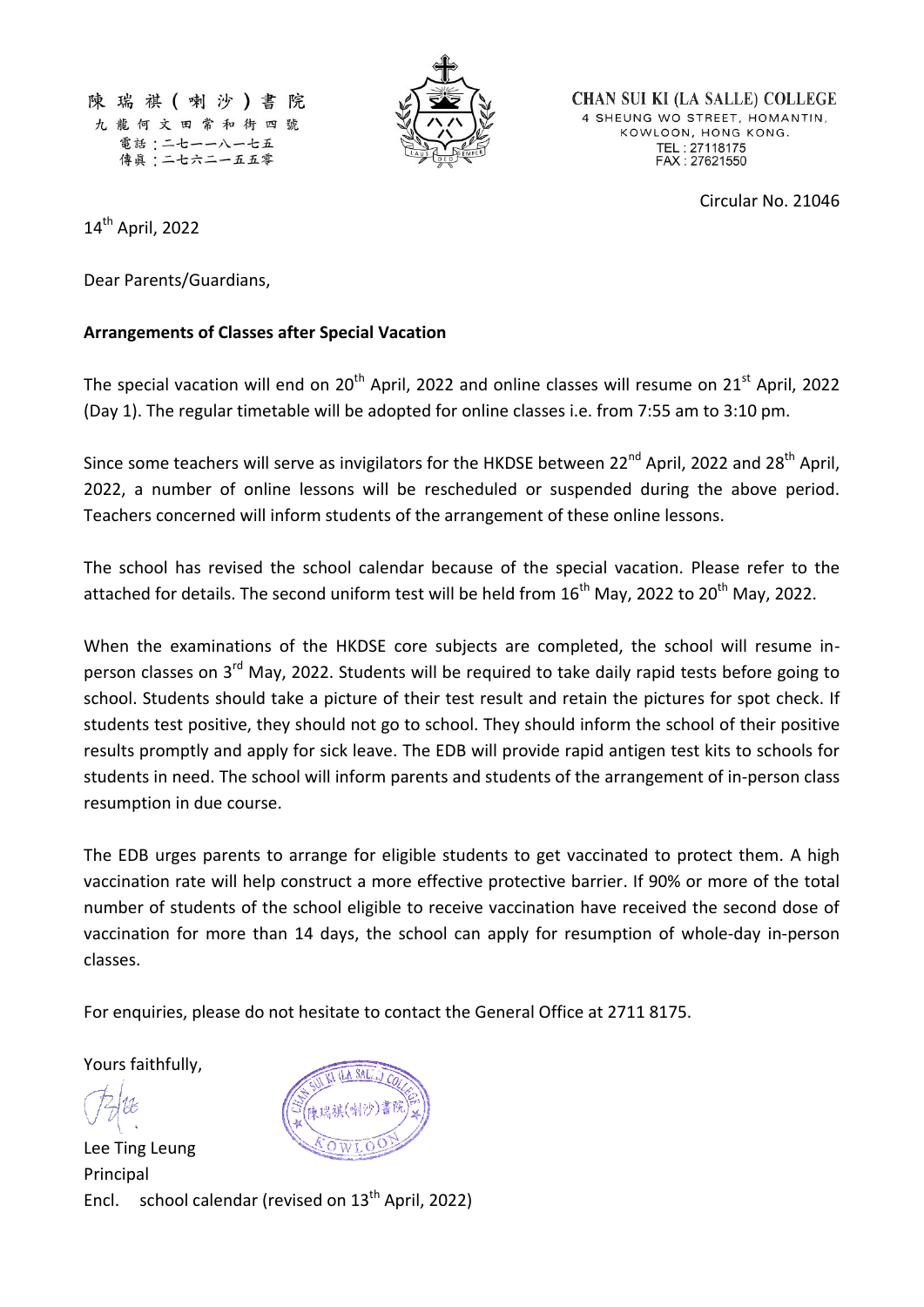陳瑞祺(喇沙)書院 九龍何文田常和街四號

電話:二七一一八一七五 傳眞:二七六二一五五零



**CHAN SUI KI (LA SALLE) COLLEGE** 4 SHEUNG WO STREET, HOMANTIN, KOWLOON, HONG KONG. TEL: 27118175<br>FAX: 27621550

21046

敬啟者:

## 特別假期後上課安排

特別假期將於 2022 年 4 月 20 日完結。學校將於 2022 年 4 月 21 日(循環週第一日) 恢復網上課堂。學校將使用正常上課時間表(即上午 7:55 至下午 3:10)進行網上授課。

因部分教師須於 2022 年 4 月 22 日至 28 日出任香港中學文憑試監考員,一些網上課 堂將會改動或暫停。相關教師將會通知學生受影響課堂的安排。

因應特別假期,學校對校曆表作出修訂。詳情見附上的新修訂校曆表。本學年第二 次統一測驗將於 2022 年 5 月 16 日至 20 日舉行。

香港中學文憑試核心科目考試完結後,學校將於 2022 年 5 月 3 日恢復面授課堂。 學生每天回校前必須完成一次快速抗原測試。學生須拍下其快速抗原測試結果的照片以作記 錄,並保留有關照片以便學校抽樣查核之用。如測試結果為陽性,學生須留在家中,並盡快 通知學校告假。教育局會為有經濟需要的學生提供快速抗原測試包。有關恢復面授課堂的安 排將另行通告。

教育局呼籲家長盡快安排適齡學生接種疫苗,以保障生命安全;而大幅提高疫苗接 種率亦有助校園築起更有效的保護屏障。如已完成接種兩劑疫苗並超過十四天的學生達到全 校可接種疫苗的 學生人數的 90%或以上,學校便可申請恢復全日面授課堂。

如有任何疑問,歡迎致電校務處查詢(電話 2711 8175)。

此致

各家長

陳瑞祺(喇沙)書院校長 李丁亮 啟

2022 年 4 月 14 日

附件: 校曆表(修訂日期: 2022 年 4 月 13 日)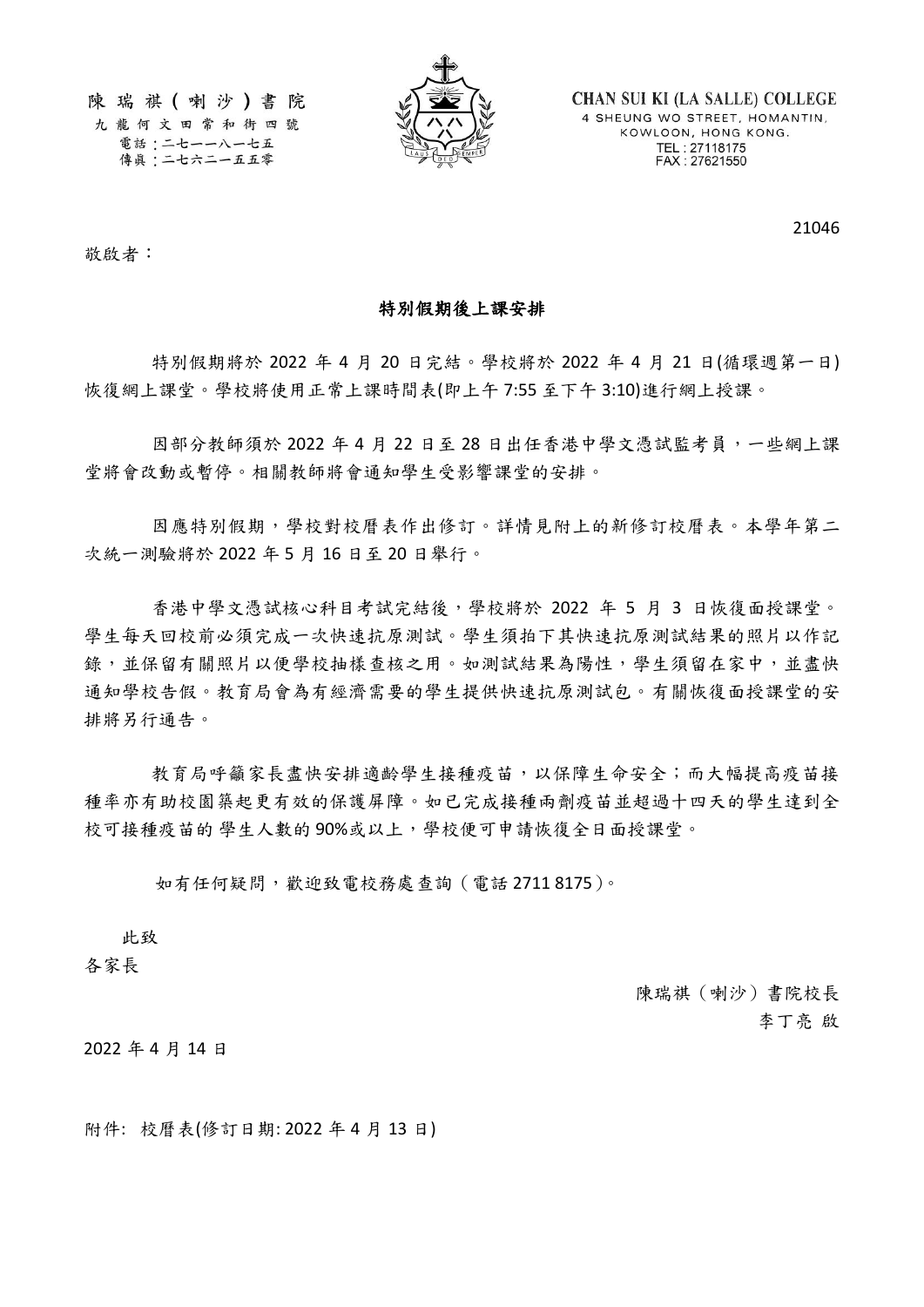## **Chan Sui Ki (La Salle) College School Calendar (2021 – 2022) For Students and Parents September 2021 (Updated) October 2021 (Updated) November 2021 (Updated)** Sun | Mon | Tue | Wed | Thu | Fri | Sat | Sun | Mon | Tue | Wed | Thu | Fri | Sat | Sun | Mon | Tue | Wed | Thu | Fri | Sat *1 2 3* 4 1 2 *1* 2 3 4 5 6 0 1/1 2/1 **(**◼**)** 4/6 5/6 6/6 1/7 2/7 5 *6 7 8 9 10* 11 3 4 5 *6 7 8* 9 7 *8 9 10***#** 11 *12***#** 13 3/1 | 4/1 | 5/1 | 6/1 | 1/2 | | 2/4 | 3/4 | 4/4 | 5/4 | 6/4 | □ | | 3/7 | 4/7 | <del>0</del> Day1 | 5/7 | <del>0</del> Day2 12 *13 14 15 16 17* 18 10 *11 12 13* 14 *15* 16 14 *15 16* 17 *18 19* 20 2/2 3/2 4/2 5/2 6/2 1/5 2/5 3/5 **(**◼**)** 4/5 6/7 1/8 2/8 3/8 4/8 19 20 21 22 23 *24* 25 17 18 19 20 *21 22* 23 21 *22 23 24 25 26* 27 1/3 | 2/3 | (■) | 3/3 | 4/3 | | 5/5 | 6/5 | 1/6 | 0 | 0 | | | 5/8 | 6/8 | 1/9 | 2/9 | 3/9 26 27 *28#* 29 *30* 24 *25 26* 27 28 *29#* 30 28 *29 30* 5/3 | <del>0</del> Day5 | 6/3 | 1/4 | | | | 0 | 0 | 2/6 | 3/6 | <del>0</del> Day6 | | | 4/9 | 5/9 31 1 2-17 4 6 7 14 15 15 17 22  $\frac{1}{24}$  $\overline{24}$  $\bar{28}$ 28 30 First day of school year and School Opening Prayer Service 開學日及開學祈禱禮儀<br>S1-S3: 8:30 a.m. – 10:00 a.m. S1 – S3: 8:30 a.m. – 10:00 a.m. S4 – S6: 10:30 a.m. – 12:00 noon S1 Assistant Form Teacher Period 中一副班主任課  $(3:20 \text{ p.m.} - 4:00 \text{ p.m.}, \text{except } 6,10,14/9)$  $(1:20 \text{ p.m.} - 1:45 \text{ p.m.} \text{ except } 6.10,14/9)$ Chairmen Training Course (10:00 a.m. – 12:00 noon) 學會主席訓練課程 Hall assembly  $S1 - S3$  (academic & pastoral, 2:30 p.m. – 3:45 p.m.) (academic  $\&$  pastoral,  $12:45$  p.m.  $-1:30$  p.m.) Hall  $\&$  Classroom 禮堂聚會 (中一至中三) Hall assembly S4 – S6 (academic & pastoral, 2:30 p.m. – 3:45 p.m.) (academic & pastoral, 12:45 p.m. – 1:30 p.m.) Hall & Classroom 禮堂聚會 (中四至中六)<br>SA election forum S1 – S3 (8<sup>th</sup> period, Hall) 學生會選舉論壇 (中一至中三) SA election forum  $S4 - S6$  ( $8<sup>th</sup>$  period, Hall) 學生會選舉論壇 (中四至中六) Presentation of ties to prefects (Morning Assembly, Playground) 頒發學長校呔 SA Voting Day (4<sup>th</sup> -5<sup>th</sup> period, Classrooms) 學生會投票日 The day following the Chinese Mid-Autumn Festival 中秋節翌日 SA Handover Ceremony (8:00 a.m. – 8:20 a.m.) 學生會交接禮儀 Staff Development Day 1 (PM) 教師發展日 (一) 下午 Inter-class Swimming Gala #班際水運會 (Tai Wan Shan Swimming Pool, 9:00 a.m. – 1:00 p.m.) Normal school day, Day 5 (Day 5 時間表上課) Celebrating the National Day (Morning Assembly, Playground) 慶祝國慶日 1 6 6 6 6-8 9 11-12 13 13 14 15 15 21-26 28 29  $\frac{2}{29}$ National Day 國慶日 Career Lesson for S4 (1) (8<sup>th</sup> period, Classrooms) 中四級升學及就業輔導組活動 Career Exploration for S5 (1) (2:30 p.m. - 3:45 p.m., Classrooms) (12:45 p.m. – 1:45 p.m.) 中五級升學及就業輔導組活動  $JUPAS$  talk for  $S6(8<sup>th</sup>$  period, Hall) 中六級升學及就業輔導組活動  $S1$  Assistant Form Teacher Period  $(3:20 \text{ p.m.} - 4:00 \text{ p.m.})$ (1:20 p.m. – 1:45 p.m.) 中一副班主任課 PTA Annual General Meeting (PM) 家長教師會週年大會 ECA Recruitment Days (Whole Day, Online) 學會招募會員日 Career lesson for S3 (8<sup>th</sup> period, Classrooms) 中三級升學及就業輔導組活動 SA Annual Meeting  $S1 - S3$  (8<sup>th</sup> period, Hall Hall & Classroom) 學生會周年大會 (中一至中三) Chung Yeung Festival 重陽節 Talk on Death Penalty and Human Rights (S4ABC) (RES) (7th period, Hall) 中四甲乙丙班宗教教育組活動 SA Annual Meeting  $S4 - S6 (8<sup>th</sup> period, *Hall* Hall & Classroom)$ 學生會周年大會 (中四至中六) 1 st Term Uniform Test (S1 – S6) (4 days) (Reserve 23,30/10) 第一次統測 (中一至中六) Career lesson for S3 (8<sup>th</sup> period, Classrooms) 中三級升學及就業輔導組活動 Excursion Day #旅行日 Normal school day,  $\overrightarrow{Day}$  6 (Day 6 時間表上課) 1 1 8  $\overline{Q}$  $\overline{Q}$  $\overline{Q}$ 10 10 12 12 18 19 19 19 19 20 26 27 27 29 29 29 Mental Health Workshop for S4 (GCS) (12:10 p.m. – 1:20 p.m., Classrooms) 中四級輔導組活動 Career Exploration for S5  $(2)$  (12:45 p.m.  $-$  1:45 p.m., Classrooms) 中五級升學及就業輔導組活動<br>Inclusive Workshop (S2<del>AB</del> C) (LET) (7<sup>th</sup> – 8<sup>th</sup> period, Classrooms) 中二甲<del>乙</del>丙班生命教育組活動一共融工作坊<br>Guided Tour to Cemetery (S4ABC) (RES) (PM, after the 6<sup>th</sup> period) 中四甲乙丙班宗教教育組活動 MCNE Activity  $(S5)$   $(8<sup>th</sup> period, Hall)$ 中五級德育、公民及國民教育組活動– 「齊享健康資訊」教育短劇 Talk about interview for S6 (12:45 p.m. – 1:45 p.m., Classrooms) 中六級升學及就業輔導組活動 Inter-class Athletics Meet Day 1 # 班際陸運會初賽 (Wan Chai Sports Ground,  $8:00$  a.m.  $-3:30$  p.m.) Normal school day, Day 1 (Day 1 時間表上課) Inter-class Athletics Meet Day 2 # 班際陸運會決賽 (Wan Chai Sports Ground, 8:00 a.m. – 1:00 p.m.) Normal school day, Day 2 (Day 2 時間表上課) Career Workshop  $(S3)$  (12:45 p.m.  $-1:45$  p.m., Classrooms) 中三級升學及就業輔導組活動 Career Lesson for  $S4$  (2) ( $8<sup>th</sup>$  period, Classrooms) 中四級升學及就業輔導組活動 Career Exploration for  $S_5$  (3) (12:45 p.m. – 1:45 p.m., Classrooms) 中五級升學及就業輔導組活動 Career talk about EApp for  $S6(8<sup>th</sup>$  period, Hall) 中六級升學及就業輔導組活動 Parents' Night  $(S1 - S6)$  家長之夜 (中一至中六) Parents' Day (S1-S5) (AM, Online) 家長日 (中一至中五) Inclusive Workshop (S2CD D) (LET)  $(7<sup>th</sup> - 8<sup>th</sup>$  period, Classrooms) 中二丙丁班生命教育組活動—共融工作坊 Career Exploration for  $S5(4)$  – Interviewing old boys (1:30 p.m. – 4:30 p.m., Classrooms) 中五級升學及就業輔導組活動 Parents' Day (S6) (AM, Online) 家長日 (中六) Talk by Life Workers (S4ABC) (RES)  $(7<sup>th</sup> - 8<sup>th</sup>$  period, Hall) 中四甲乙丙班宗教教育組活動 Career Exploration for  $S5(5)(12:45 \text{ p.m.} - 1:45 \text{ p.m.}, \text{Classrooms})$ 中五級升學及就業輔導組活動 Stress Management Workshop (S6) (GCS) (12:45 p.m. – 1:35 p.m., Canteen) ー<br>中六級輔道組活動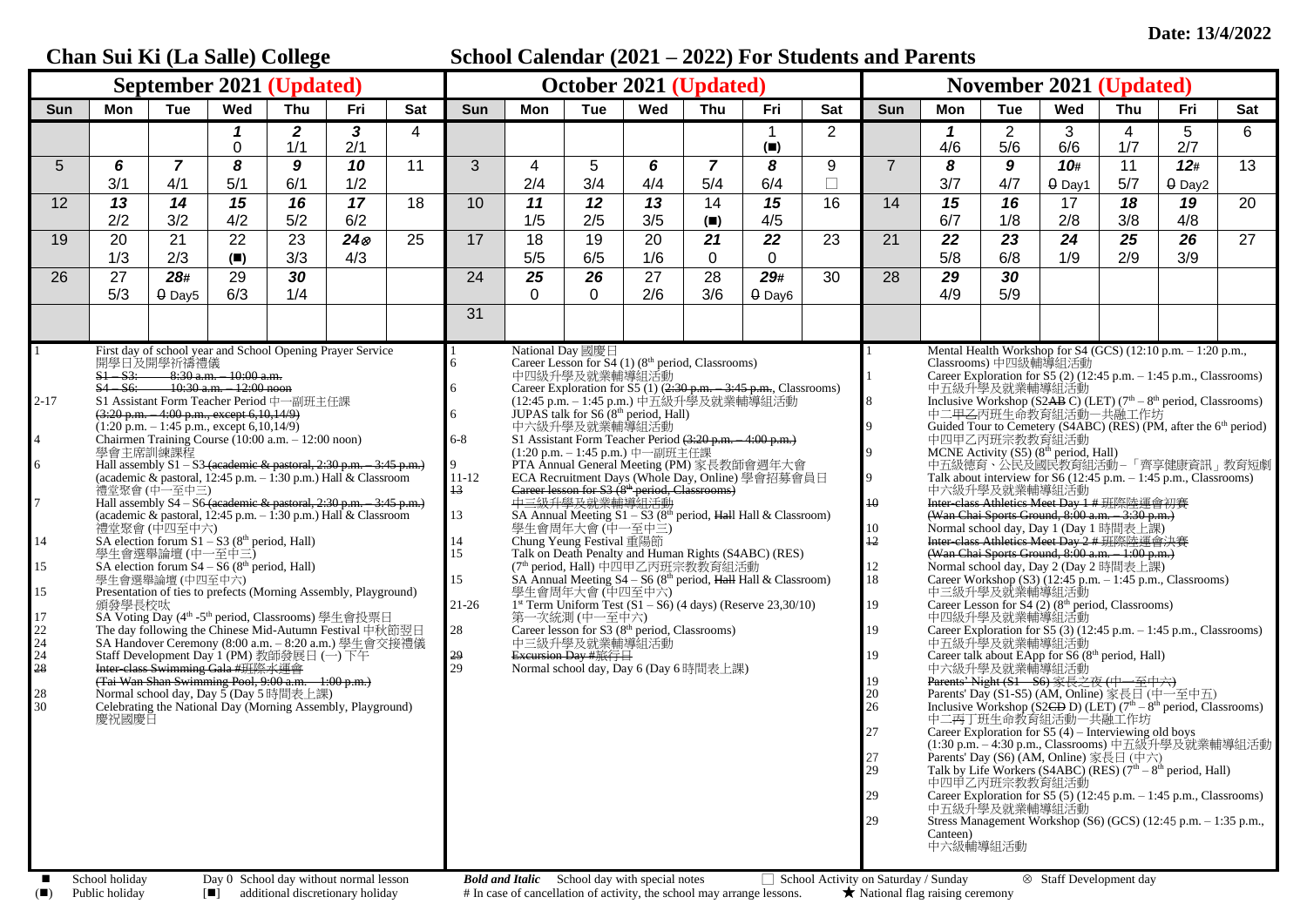|                                                                               |                                                                                                                                                                                                                                                                                                                                                                                                                                                                                                                                                                                                                                                                                                                                                                                                                                                                                                                                                                                                                                                                                                                                                                                                                                              |                        | Chan Sui Ki (La Salle) College |                        |                      |                      | School Calendar (2021 – 2022) For Students and Parents |                                                                              |                            |                                                                                                                                                                                                                                                                                                                                                                  |            |                                                                                                                                                                                                                                                                                                                                                                                                                                                                                                                                                                                    |                                      |                                               |                                                                                                                                                                                                                                            |                  |                                    |                                                                                                          |                                                                                                                                                                                                                                                                                                                                                                                                                                                                                                                                                                                                      |                                   |  |  |
|-------------------------------------------------------------------------------|----------------------------------------------------------------------------------------------------------------------------------------------------------------------------------------------------------------------------------------------------------------------------------------------------------------------------------------------------------------------------------------------------------------------------------------------------------------------------------------------------------------------------------------------------------------------------------------------------------------------------------------------------------------------------------------------------------------------------------------------------------------------------------------------------------------------------------------------------------------------------------------------------------------------------------------------------------------------------------------------------------------------------------------------------------------------------------------------------------------------------------------------------------------------------------------------------------------------------------------------|------------------------|--------------------------------|------------------------|----------------------|----------------------|--------------------------------------------------------|------------------------------------------------------------------------------|----------------------------|------------------------------------------------------------------------------------------------------------------------------------------------------------------------------------------------------------------------------------------------------------------------------------------------------------------------------------------------------------------|------------|------------------------------------------------------------------------------------------------------------------------------------------------------------------------------------------------------------------------------------------------------------------------------------------------------------------------------------------------------------------------------------------------------------------------------------------------------------------------------------------------------------------------------------------------------------------------------------|--------------------------------------|-----------------------------------------------|--------------------------------------------------------------------------------------------------------------------------------------------------------------------------------------------------------------------------------------------|------------------|------------------------------------|----------------------------------------------------------------------------------------------------------|------------------------------------------------------------------------------------------------------------------------------------------------------------------------------------------------------------------------------------------------------------------------------------------------------------------------------------------------------------------------------------------------------------------------------------------------------------------------------------------------------------------------------------------------------------------------------------------------------|-----------------------------------|--|--|
|                                                                               |                                                                                                                                                                                                                                                                                                                                                                                                                                                                                                                                                                                                                                                                                                                                                                                                                                                                                                                                                                                                                                                                                                                                                                                                                                              |                        | December 2021(Updated)         |                        |                      |                      | <b>January 2022(Updated)</b>                           |                                                                              |                            |                                                                                                                                                                                                                                                                                                                                                                  |            |                                                                                                                                                                                                                                                                                                                                                                                                                                                                                                                                                                                    |                                      | <b>February 2022(Updated)</b>                 |                                                                                                                                                                                                                                            |                  |                                    |                                                                                                          |                                                                                                                                                                                                                                                                                                                                                                                                                                                                                                                                                                                                      |                                   |  |  |
| Sun                                                                           | Mon                                                                                                                                                                                                                                                                                                                                                                                                                                                                                                                                                                                                                                                                                                                                                                                                                                                                                                                                                                                                                                                                                                                                                                                                                                          | <b>Tue</b>             | Wed                            | Thu                    | Fri                  | Sat                  | <b>Sun</b>                                             | Mon                                                                          | <b>Tue</b>                 | Wed                                                                                                                                                                                                                                                                                                                                                              | Thu        | Fri                                                                                                                                                                                                                                                                                                                                                                                                                                                                                                                                                                                | <b>Sat</b>                           | Sun                                           | Mon                                                                                                                                                                                                                                        | Tue              | Wed                                | Thu                                                                                                      | Fri                                                                                                                                                                                                                                                                                                                                                                                                                                                                                                                                                                                                  | Sat                               |  |  |
|                                                                               |                                                                                                                                                                                                                                                                                                                                                                                                                                                                                                                                                                                                                                                                                                                                                                                                                                                                                                                                                                                                                                                                                                                                                                                                                                              |                        | 6/9                            | $\overline{2}$<br>1/10 | 3<br>2/10            | 4<br>$\Box$          |                                                        |                                                                              |                            |                                                                                                                                                                                                                                                                                                                                                                  |            |                                                                                                                                                                                                                                                                                                                                                                                                                                                                                                                                                                                    | $(\blacksquare)$                     |                                               |                                                                                                                                                                                                                                            | $(\blacksquare)$ | $\overline{2}$<br>$(\blacksquare)$ | 3<br>$(\blacksquare)$                                                                                    | 4<br>$\blacksquare$                                                                                                                                                                                                                                                                                                                                                                                                                                                                                                                                                                                  | $5\overline{)}$<br>$\blacksquare$ |  |  |
| $\overline{5}$                                                                | 6<br>3/10                                                                                                                                                                                                                                                                                                                                                                                                                                                                                                                                                                                                                                                                                                                                                                                                                                                                                                                                                                                                                                                                                                                                                                                                                                    | $\overline{7}$<br>4/10 | 8<br>5/10                      | 9<br>6/10              | 10<br>1/11           | 11                   | $\overline{2}$                                         | $3\star$<br>5/11                                                             | 4<br>6/11                  | 5<br>1/12                                                                                                                                                                                                                                                                                                                                                        | 6<br>2/12  | $\overline{7}$<br>3/12                                                                                                                                                                                                                                                                                                                                                                                                                                                                                                                                                             | 8                                    | 6                                             | $\overline{7}$<br>$\blacksquare$                                                                                                                                                                                                           | 8<br>4/14        | 9<br>5/14                          | 10<br>6/14                                                                                               | 11 $\star$<br>1/15                                                                                                                                                                                                                                                                                                                                                                                                                                                                                                                                                                                   | 12                                |  |  |
| 12                                                                            | 13                                                                                                                                                                                                                                                                                                                                                                                                                                                                                                                                                                                                                                                                                                                                                                                                                                                                                                                                                                                                                                                                                                                                                                                                                                           | 14                     | 15                             | 16                     | 17                   | 18                   | 9                                                      | 10                                                                           | 11                         | 12                                                                                                                                                                                                                                                                                                                                                               | 13         | 14 $\star$                                                                                                                                                                                                                                                                                                                                                                                                                                                                                                                                                                         | 15                                   | 13                                            | 14                                                                                                                                                                                                                                         | 15               | 16                                 | 17                                                                                                       | $18*$                                                                                                                                                                                                                                                                                                                                                                                                                                                                                                                                                                                                | 19                                |  |  |
| 19                                                                            | 2/11<br>20                                                                                                                                                                                                                                                                                                                                                                                                                                                                                                                                                                                                                                                                                                                                                                                                                                                                                                                                                                                                                                                                                                                                                                                                                                   | 3/11<br>21             | 4/11<br>22                     | 0<br>23                | $\blacksquare$<br>24 | $\blacksquare$<br>25 | 16                                                     | 4/12<br>17                                                                   | 5/12<br>18                 | 6/12<br>19                                                                                                                                                                                                                                                                                                                                                       | 1/13<br>20 | 2/13<br>$21\star$                                                                                                                                                                                                                                                                                                                                                                                                                                                                                                                                                                  | 22                                   | 20                                            | 2/15<br>21                                                                                                                                                                                                                                 | 3/15<br>22       | 4/15<br>23                         | 5/15<br>24                                                                                               | 6/15<br>$25\star$                                                                                                                                                                                                                                                                                                                                                                                                                                                                                                                                                                                    | 26                                |  |  |
| п                                                                             | $\blacksquare$                                                                                                                                                                                                                                                                                                                                                                                                                                                                                                                                                                                                                                                                                                                                                                                                                                                                                                                                                                                                                                                                                                                                                                                                                               | $\blacksquare$         | $\blacksquare$                 |                        | $\blacksquare$       | $(\blacksquare)$     |                                                        | 3/13                                                                         | 4/13                       | 5/13                                                                                                                                                                                                                                                                                                                                                             | 6/13       | 1/14                                                                                                                                                                                                                                                                                                                                                                                                                                                                                                                                                                               | П                                    | $\Box$                                        | $\begin{bmatrix} \blacksquare \end{bmatrix}$                                                                                                                                                                                               | 1/16             | 2/16                               | 3/16                                                                                                     | 4/16                                                                                                                                                                                                                                                                                                                                                                                                                                                                                                                                                                                                 |                                   |  |  |
| 26<br>(                                                                       | 27<br>$(\blacksquare)$                                                                                                                                                                                                                                                                                                                                                                                                                                                                                                                                                                                                                                                                                                                                                                                                                                                                                                                                                                                                                                                                                                                                                                                                                       | 28<br>$\blacksquare$   | 29<br>$\blacksquare$           | 30                     | 31<br>$\blacksquare$ |                      | 23                                                     | $24\star$<br>2/14                                                            | 25<br>3/14                 | 26<br>0                                                                                                                                                                                                                                                                                                                                                          | 27         | 28<br>$\blacksquare$                                                                                                                                                                                                                                                                                                                                                                                                                                                                                                                                                               | 29                                   | 27                                            | 28<br>5/16                                                                                                                                                                                                                                 |                  |                                    |                                                                                                          |                                                                                                                                                                                                                                                                                                                                                                                                                                                                                                                                                                                                      |                                   |  |  |
|                                                                               |                                                                                                                                                                                                                                                                                                                                                                                                                                                                                                                                                                                                                                                                                                                                                                                                                                                                                                                                                                                                                                                                                                                                                                                                                                              |                        |                                |                        |                      |                      | 30                                                     | 31                                                                           |                            |                                                                                                                                                                                                                                                                                                                                                                  |            |                                                                                                                                                                                                                                                                                                                                                                                                                                                                                                                                                                                    |                                      |                                               |                                                                                                                                                                                                                                            |                  |                                    |                                                                                                          |                                                                                                                                                                                                                                                                                                                                                                                                                                                                                                                                                                                                      |                                   |  |  |
| 7<br>$\overline{7}$<br>$8 - 10$<br>14<br>15<br>15<br>16<br>17/12-1/1<br>20/12 | Briefing session for P6 students and parents (PM) (Reserve 5/12)<br>中一人學簡介會<br>Sex Education Workshop (S4) (GCS) ( $7th - 8th$ period, Classrooms)<br>$3 - 14$<br>中四級輔導組活動<br>Reminders for DSE students (S6) (8 <sup>th</sup> period, Hall)<br>中六級禮堂活動<br>S1 Assistant Form Teacher Period (3:20 p.m. - 4:00 p.m. 1:20 p.m. -<br>$1:45$ p.m.)<br>中一副班主任課<br>Money Management Workshop (S2) (LET)<br>$(1.50 \text{ p.m.} - 3.40 \text{ p.m. } 12.10 \text{ p.m.} - 1.55 \text{ p.m. } \text{Hall})$<br>中二級生命教育組活動一理財工作坊<br>Career Lesson for S4 - Introduction to Applied Learning<br>(8 <sup>th</sup> period, Classrooms) 中四級升學及就業輔導組活動<br>Career Workshop for S6 - Simulation of the release of HKDSE<br>( <del>1:10 p.m. – 3:45 p.m.</del> 11:35 a.m. – 1:45 p.m., Hall)<br>中六級升學及就業輔導組活動<br>Christmas Prayer Service & Celebration 聖誕祈禱禮儀及慶祝會<br>$S1 - S3$ :<br>$-7:55$ a.m. $-10:15$ a.m.<br>$S4 - S6$ :<br>10:30 a.m. - 1:00 p.m.<br>$S1 - S2$ :<br>$8:00$ a.m. $-9:30$ a.m.<br>9:45 a.m. - 11:00 a.m.<br>$S3 - S4$ :<br>$S5 - S6$ :<br>$11:15$ a.m. $-1:00$ p.m.<br>Christmas & New Year Holidays (16 days) 聖誕及新年假期<br>School holiday after major public election 立法會選舉翌日<br>School holiday<br>Day 0 School day without normal lesson |                        |                                |                        |                      |                      |                                                        | 輔導組活動<br>$S1 - S3$ :<br>$S4 - S5$ :<br>$S1 - S5$ :<br><b>Bold and Italic</b> | 中期試 (中一至中三)<br>中期試 (中四至中五) | (SPS) (PM, after the 6 <sup>th</sup> period) 中四級體育組活動<br>MCNE Activity (S5) (8 <sup>th</sup> period, Classrooms)<br>Sex Education Workshop for S3 (GCS)<br>Singing Contest 歌唱比賽 (Online)<br>$-7:55$ a.m. $-10:15$ a.m.<br>$-10:30$ a.m. $-1:00$ p.m.<br>$8:30$ a.m. $-10:00$ a.m.<br>Lunar New Year's Holidays (12 days) 農曆新年假期<br>School day with special notes |            | Mid-year Examination $(S4 - S5)$ (10 days) (Reserve 8,15/1)<br>Mock Jail Workshop (S2AB) (LET) (7 <sup>th</sup> – 8 <sup>th</sup> period, Hall)<br>中二甲乙班生命教育組活動一模擬監倉工作坊<br>Read for Charity Reading Program (S1-S5) 開卷助人閱讀計劃<br>Sports Tasting - Golf/Bowling/Sports Climbing/Fencing/Archery (S4)<br>中五級德育、公民及國民教育組活動-迷戀與曖昧關係<br>S6 Mock Examination (13 days) (Reserve 22/1, 12,18/2) 中六模擬試<br>Education and Career Expo for S4 (1:30 p.m. - 3:30 p.m., Wan<br>Chai) 教育及職業博覽<br>$(2.30 \text{ p.m.} - 3.40 \text{ p.m.}, 12.45 \text{ p.m.} - 1.55 \text{ p.m.}$ Classrooms) 中三級 | School Activity on Saturday / Sunday | 15<br>16<br>16<br>20<br>22-23, 25<br>24<br>25 | 中五級輔導組活動<br>中五級升學及就業輔導組活動<br>中五) [學生必須出席]<br>S1 Assistant Form Teacher Period (3:20 p.m. - 4:00 p.m. 1:20 p.m. -<br>$1:45$ p.m.)<br>中一副班主任課<br>中三級升學及就業輔導組活動<br>Career Lesson for S4 (4) (8 <sup>th</sup> period, Online)<br>中四級升學及就業輔導組活動 |                  |                                    | 中四級德育、公民及國民教育組活動-廉政互動劇場<br>School Holiday after Parents' Day 家長日翌日<br><sup>⊗</sup> Staff Development day | Career Lesson for S4 (8th period, Online) 升學及就業輔導組活動<br>Sex Education Workshop (S5) (GCS) (8 <sup>th</sup> period, Classrooms)<br>ECA & GCS Activity (S3) (8 <sup>th</sup> period, Online)<br>中三級課外活動組及輔導組活動—「識你・腦朋友」—健康情緒講座<br>ICAC Interactive Drama (S4) (MCNE) (7 <sup>th</sup> – 8 <sup>th</sup> period, Online)<br>Career Talk for S5 - Multiple pathways (8 <sup>th</sup> period, Online)<br>Parents' Day (S1-S5) 家長日 (網上面談, Online meeting) (中一至<br>Career Talk about NSS curriculum for S3 $(1)$ (8 <sup>th</sup> period, Classrooms)<br>4A-4C MCNC Lesson (7th period, Online) 德育、公民及國民教育課 |                                   |  |  |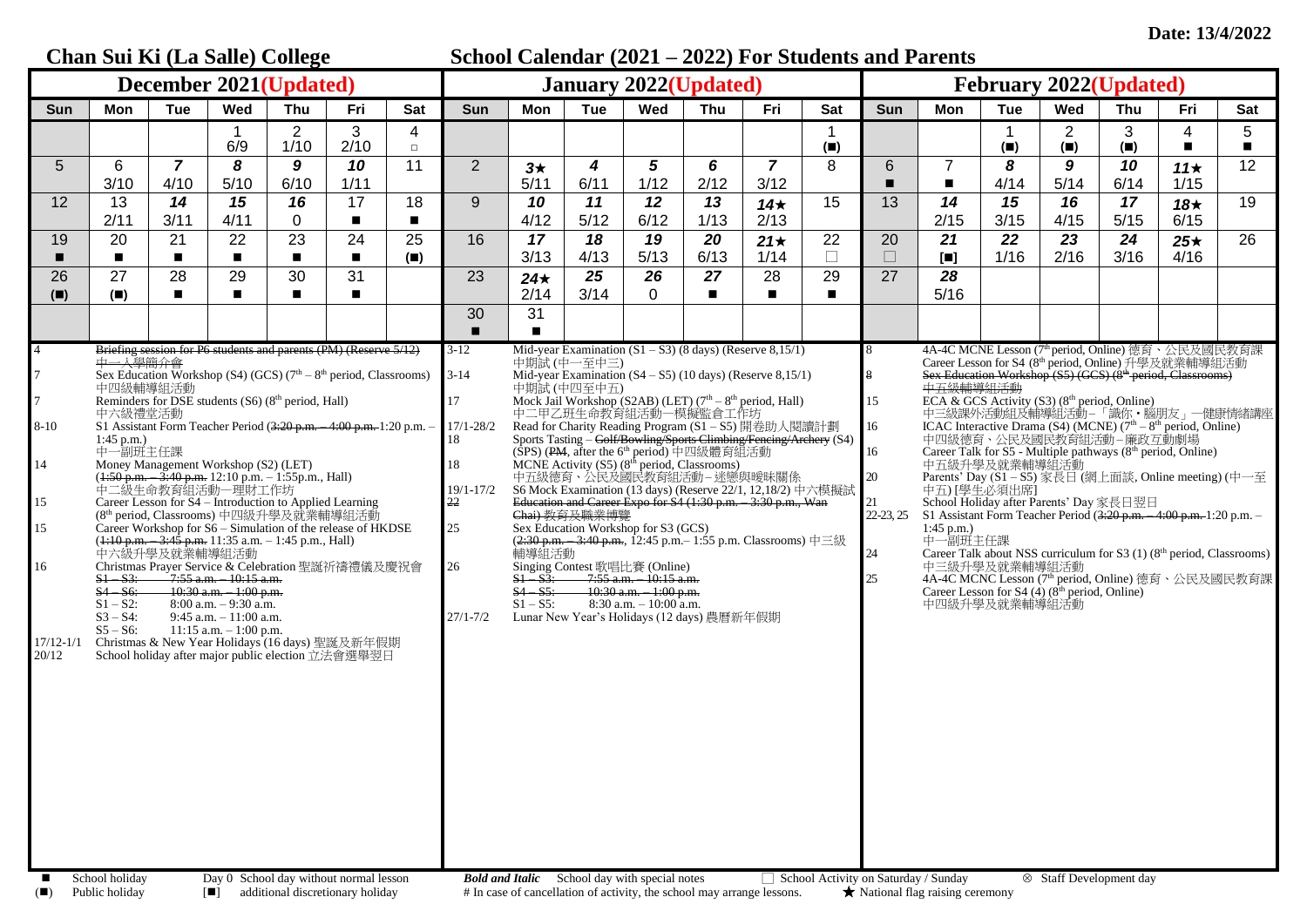|                                                                    | Chan Sui Ki (La Salle) College                                                                                                                                                                                                                                                                                                                                                                                                                                                                           |                                                                                                                                                     |                                                                                                                                                                                                                               |                                                                                                   |                                                                                                                                                                                                                                       |                      | School Calendar (2021 – 2022) For Students and Parents |                                    |                                                                          |                                                                            |                                                                                                                                                                                                                                                     |                     |                                             |                                                                                                                                                                                    |                                        |                                                                                                                                                                                                                      |                                                                                                                                                            |                                                                                                                                                                                                                                                                                                                                                                                                                                                                                                                                                                                                                                                                                       |                      |                |  |
|--------------------------------------------------------------------|----------------------------------------------------------------------------------------------------------------------------------------------------------------------------------------------------------------------------------------------------------------------------------------------------------------------------------------------------------------------------------------------------------------------------------------------------------------------------------------------------------|-----------------------------------------------------------------------------------------------------------------------------------------------------|-------------------------------------------------------------------------------------------------------------------------------------------------------------------------------------------------------------------------------|---------------------------------------------------------------------------------------------------|---------------------------------------------------------------------------------------------------------------------------------------------------------------------------------------------------------------------------------------|----------------------|--------------------------------------------------------|------------------------------------|--------------------------------------------------------------------------|----------------------------------------------------------------------------|-----------------------------------------------------------------------------------------------------------------------------------------------------------------------------------------------------------------------------------------------------|---------------------|---------------------------------------------|------------------------------------------------------------------------------------------------------------------------------------------------------------------------------------|----------------------------------------|----------------------------------------------------------------------------------------------------------------------------------------------------------------------------------------------------------------------|------------------------------------------------------------------------------------------------------------------------------------------------------------|---------------------------------------------------------------------------------------------------------------------------------------------------------------------------------------------------------------------------------------------------------------------------------------------------------------------------------------------------------------------------------------------------------------------------------------------------------------------------------------------------------------------------------------------------------------------------------------------------------------------------------------------------------------------------------------|----------------------|----------------|--|
| <b>March 2022(Updated)</b>                                         |                                                                                                                                                                                                                                                                                                                                                                                                                                                                                                          |                                                                                                                                                     |                                                                                                                                                                                                                               |                                                                                                   |                                                                                                                                                                                                                                       |                      |                                                        | <b>April 2022(Updated)</b>         |                                                                          |                                                                            |                                                                                                                                                                                                                                                     |                     |                                             |                                                                                                                                                                                    | May 2022(Updated)                      |                                                                                                                                                                                                                      |                                                                                                                                                            |                                                                                                                                                                                                                                                                                                                                                                                                                                                                                                                                                                                                                                                                                       |                      |                |  |
| Sun                                                                | Mon                                                                                                                                                                                                                                                                                                                                                                                                                                                                                                      | <b>Tue</b>                                                                                                                                          | Wed                                                                                                                                                                                                                           | Thu                                                                                               | Fri                                                                                                                                                                                                                                   | Sat                  | <b>Sun</b>                                             | <b>Mon</b>                         | <b>Tue</b>                                                               | Wed                                                                        | Thu                                                                                                                                                                                                                                                 | Fri                 | Sat                                         | Sun                                                                                                                                                                                | Mon                                    | <b>Tue</b>                                                                                                                                                                                                           | Wed                                                                                                                                                        | Thu                                                                                                                                                                                                                                                                                                                                                                                                                                                                                                                                                                                                                                                                                   | Fri                  | Sat            |  |
|                                                                    |                                                                                                                                                                                                                                                                                                                                                                                                                                                                                                          | 6/16                                                                                                                                                | 2<br>1/17                                                                                                                                                                                                                     | 3<br>2/17                                                                                         | $\overline{4}$<br>3/17                                                                                                                                                                                                                | 5                    |                                                        |                                    |                                                                          |                                                                            |                                                                                                                                                                                                                                                     | 1<br>$\blacksquare$ | $\overline{2}$<br>$\blacksquare$            | $(\blacksquare)$                                                                                                                                                                   | $\overline{2}$<br>(                    | 3<br>2/19                                                                                                                                                                                                            | 4<br>3/19                                                                                                                                                  | 5<br>4/19                                                                                                                                                                                                                                                                                                                                                                                                                                                                                                                                                                                                                                                                             | $6\star$<br>5/19     | $\overline{7}$ |  |
| 6                                                                  | $\overline{7}$<br>4/17                                                                                                                                                                                                                                                                                                                                                                                                                                                                                   | 8<br>5/17                                                                                                                                           | 9<br>6/17                                                                                                                                                                                                                     | 10<br>$\blacksquare$                                                                              | 11<br>$\blacksquare$                                                                                                                                                                                                                  | 12<br>$\blacksquare$ | 3<br>п                                                 | $\boldsymbol{4}$<br>$\blacksquare$ | 5<br>(                                                                   | 6<br>$\blacksquare$                                                        | $\overline{7}$<br>$\blacksquare$                                                                                                                                                                                                                    | 8<br>$\blacksquare$ | 9<br>$\blacksquare$                         | 8<br>(                                                                                                                                                                             | 9<br>(                                 | $10*$<br>6/19                                                                                                                                                                                                        | 11<br>1/20                                                                                                                                                 | $12\otimes$<br>2/20                                                                                                                                                                                                                                                                                                                                                                                                                                                                                                                                                                                                                                                                   | 13<br>$\blacksquare$ | 14             |  |
| 13                                                                 | 14<br>$\blacksquare$                                                                                                                                                                                                                                                                                                                                                                                                                                                                                     | 15<br>$\blacksquare$                                                                                                                                | 16<br>$\blacksquare$                                                                                                                                                                                                          | 17<br>$\blacksquare$                                                                              | 18<br>$\blacksquare$                                                                                                                                                                                                                  | 19<br>$\blacksquare$ | 10<br>П                                                | 11<br>$\blacksquare$               | 12                                                                       | 13<br>$\blacksquare$                                                       | 14<br>$\blacksquare$                                                                                                                                                                                                                                | 15<br>(             | 16<br>(                                     | 15                                                                                                                                                                                 | 16<br>0                                | 17<br>$\Omega$                                                                                                                                                                                                       | 18<br>$\otimes$                                                                                                                                            | 19<br>$\Omega$                                                                                                                                                                                                                                                                                                                                                                                                                                                                                                                                                                                                                                                                        | $20\star$<br>0       | 21             |  |
| 20                                                                 | 21<br>$\blacksquare$                                                                                                                                                                                                                                                                                                                                                                                                                                                                                     | 22<br>$\blacksquare$                                                                                                                                | 23<br>$\blacksquare$                                                                                                                                                                                                          | 24<br>$\blacksquare$                                                                              | 25<br>$\blacksquare$                                                                                                                                                                                                                  | 26<br>$\blacksquare$ | 17<br>(                                                | 18<br>(                            | 19                                                                       | 20<br>$\blacksquare$                                                       | 21<br>1/18                                                                                                                                                                                                                                          | 22<br>2/18          | $\overline{23}$                             | 22                                                                                                                                                                                 | $\overline{23}$<br>3/20                | $\overline{24}$<br>4/20                                                                                                                                                                                              | $\overline{25}$<br>5/20                                                                                                                                    | 26<br>6/20                                                                                                                                                                                                                                                                                                                                                                                                                                                                                                                                                                                                                                                                            | $27\star$<br>1/21    | 28             |  |
| 27                                                                 | 28                                                                                                                                                                                                                                                                                                                                                                                                                                                                                                       | 29<br>$\blacksquare$                                                                                                                                | 30<br>$\blacksquare$                                                                                                                                                                                                          | 31<br>$\blacksquare$                                                                              |                                                                                                                                                                                                                                       |                      | 24                                                     | 25<br>3/18                         | 26<br>4/18                                                               | 27<br>5/18                                                                 | 28<br>6/18                                                                                                                                                                                                                                          | 29<br>1/19          | 30                                          | 29                                                                                                                                                                                 | $30\star$<br>2/21                      | 31<br>3/21                                                                                                                                                                                                           |                                                                                                                                                            |                                                                                                                                                                                                                                                                                                                                                                                                                                                                                                                                                                                                                                                                                       |                      |                |  |
|                                                                    |                                                                                                                                                                                                                                                                                                                                                                                                                                                                                                          |                                                                                                                                                     |                                                                                                                                                                                                                               |                                                                                                   |                                                                                                                                                                                                                                       |                      |                                                        |                                    |                                                                          |                                                                            |                                                                                                                                                                                                                                                     |                     |                                             |                                                                                                                                                                                    |                                        |                                                                                                                                                                                                                      |                                                                                                                                                            |                                                                                                                                                                                                                                                                                                                                                                                                                                                                                                                                                                                                                                                                                       |                      |                |  |
| $\overline{4}$<br>$\overline{4}$<br>$\frac{7}{7}$<br>$14-16$<br>30 | 4ABC<br>4D<br>$\blacksquare$ $\blacksquare$ $\blacksquare$ $\blacksquare$ $\blacksquare$ $\blacksquare$ $\blacksquare$ $\blacksquare$ $\blacksquare$ $\blacksquare$ $\blacksquare$ $\blacksquare$ $\blacksquare$ $\blacksquare$ $\blacksquare$ $\blacksquare$ $\blacksquare$ $\blacksquare$ $\blacksquare$ $\blacksquare$ $\blacksquare$ $\blacksquare$ $\blacksquare$ $\blacksquare$ $\blacksquare$ $\blacksquare$ $\blacksquare$ $\blacksquare$ $\blacksquare$ $\blacksquare$ $\blacksquare$ $\blacks$ | period, online) 中二丙丁班生命教育組活動<br>中三級升學及就業輔導組活動<br>$7th - 8th$ period<br>$8th$ period<br>ECA Activity (S4) (PM, after the $6th$ period)<br>中四級課外活動組活動 | $P_1$ $Q_2$ $Q_3$ $Q_4$ $Q_5$ $Q_7$ $Q_8$ $Q_7$ $Q_8$ $Q_9$ $Q_9$ $Q_9$ $Q_9$ $Q_9$ $Q_9$ $Q_9$ $Q_9$ $Q_9$ $Q_9$ $Q_9$ $Q_9$ $Q_9$ $Q_9$ $Q_9$ $Q_9$ $Q_9$ $Q_9$ $Q_9$ $Q_9$ $Q_9$ $Q_9$ $Q_9$ $Q_9$ $Q_9$ $Q_9$ $Q_9$ $Q_9$ | Last school day for S6 中六最後上課日(Online)<br>MCNE Activity (S4) (8 <sup>th</sup> period, Classrooms) | Life education Talk (甦 · Talk - 不藥而「愉」) (S2CD) (7th-8th<br>Career Talk about NSS curriculum for S3 $(2)$ (8 <sup>th</sup> period, Classrooms) 26<br>中四級德育、公民及國民教育組活動-壓力 X 光機器<br>Explain S6 mock exam. papers (3 days, Online) 講解中六試卷 |                      | 5<br>$11-20$<br>26<br>$D - I J = -J L - L$             | 中五級輔導組活動<br>23/4<br>25/4           | Ching Ming Festival 清明節<br>22/4 E Lang 1, 2<br>$E$ Lang 3 (L&IS)<br>0111 | <b>HKDSE</b><br>26/4<br>27/4<br>Math (Compulsory) $1, 2 \mid 28/4$<br>29/4 | Easter Holidays (10 days) 復活節假期<br>Career Lesson for S4 (7 <sup>th</sup> – 8 <sup>th</sup> period, Online)<br>中四級升學及就業輔導組活動<br>Mental Health Workshop (S5) (GCS) (8 <sup>th</sup> period, Online)<br>$C$ _Lang 1, 2<br>C_Lang 3 (L&IS)<br>$LS$ 1, 2 | Math (Extended) M2  | $\Box$ $\Omega$ -1. $\Box$ 1. A -41. $\Box$ | $\begin{array}{c} 12 \\ 12 \end{array}$<br>12<br>13<br>16,17,19,20 $2nd$ Term Uniform Test (S1 - S5) (4 days) (Reserve 21/5)<br>18<br>24<br>24<br>25<br>31<br>$\sim$ $\sim$ $\sim$ | 2/5<br>3/5<br>4/5<br>5/5<br>6/5<br>7/5 | 中四級宗教教育組活動<br>La Salle Day [■] 喇沙日<br>第二次統測(中一至中五)<br>Joyful Fruit Day 水果日<br>Chem $1, 2$<br>Econ $1, 2$<br>Phy $1, 2$<br><b>BAFS 1, 2</b><br><b>Bio</b> 1, 2<br>Geog $1, 2$<br>Late May - Early June PE - Practical | Staff Development Day 3 (Whole day)<br>(Students do not need to attend school)<br>教師發展日 (三) 全日,學生不用上課<br>中四甲乙班德育、公民及國民教育組活動<br><b>HKDSE</b><br>8/5<br>11/5 | The day following the Labour Day 勞動節翌日<br>HKBU Life Education talk (RES) $(7th - 8th$ period, Hall) (S4ABC)<br>The day following the Birthday of the Buddha 佛誕翌日<br>La Salle Day Prayer Service S1-S3 喇沙日感恩祭(中一至中三)<br>La Salle Day Prayer Service S4 - S5 喇沙日感恩祭(中四至中五)<br>Staff Development Day 2 (PM) 教師發展日 (二) [下午]<br>MCNE Activity (4AB) $(7th - 8th$ period, Classrooms)<br>Say No to Gambling Workshop (4CD) (MCNE) (7 <sup>th</sup> – 8 <sup>th</sup> period, Classrooms) 中四丙丁班德育、公民及國民教育組活動<br>Sex Education Workshop (S1) (LET) (7 <sup>th</sup> -8 <sup>th</sup> period, Classrooms)<br>E&RS 1, 2<br>$10/5$ C_Hist 1, 2<br>ICT $1, 2$<br>$12/5$ PE 1,2<br>16,17/5 Reserve |                      |                |  |